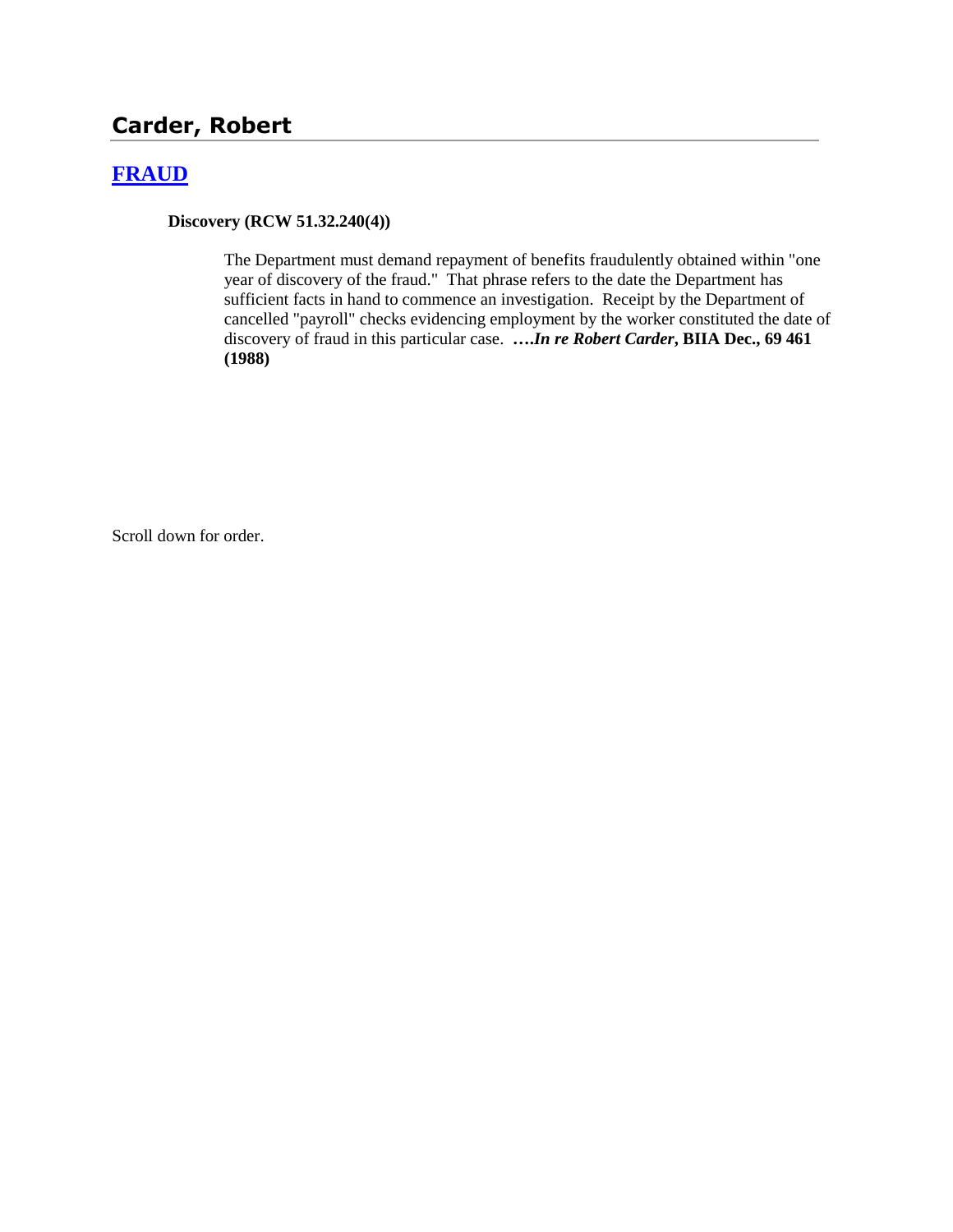### **BEFORE THE BOARD OF INDUSTRIAL INSURANCE APPEALS STATE OF WASHINGTON**

**)**

**IN RE: ROBERT A. CARDER ) DOCKET NO. 69,461**

**CLAIM NO. H-716161 ) DECISION AND ORDER**

APPEARANCES:

Claimant, Robert A. Carder, by Shea, Kuffel, Lindsay & Flynn, per John N. Lindsay

Employer, B & T Construction Specialities, None

Department of Labor and Industries, by The Attorney General, per Harold P. Dygert, Assistant

This is an appeal filed by the claimant on December 24, 1984 from an order of the Department of Labor and Industries dated October 24, 1984 which adhered to the provisions of a prior order of August 16, 1984. The August order stated that a Departmental investigation revealed that the claimant was gainfully employed from August 31, 1981 through May 17, 1982 creating an overpayment of time loss compensation in the amount of \$7,498.08. This amount was alleged to have been obtained fraudulently by misrepresentation by the claimant and by concealment of his employment capability from the Department. It was, therefore, further ordered that the claimant repay the amount indicated plus a 50% penalty pursuant to RCW 51.32.240 in the amount of \$3,749.04. Total demand for repayment was \$11,247.12. **REVERSED**.

## **DECISION**

Pursuant to RCW 51.52.104 and RCW 51.52.106, this matter is before the Board for review and decision on a timely Petition for Review filed by the Department of Labor and Industries to a Proposed Decision and Order issued on December 15, 1987 in which the order of the Department dated October 24, 1984 was reversed and the claim remanded to the Department for action in accordance therewith.

The Board has reviewed the evidentiary rulings in the record of proceedings and finds that no prejudicial error was committed and said rulings are hereby affirmed.

The issue presented by this appeal is whether or not the Department properly demanded repayment of time loss compensation benefits allegedly obtained fraudulently by the claimant. The Proposed Decision and Order found, correctly, that the claimant did in fact fraudulently obtain benefits

1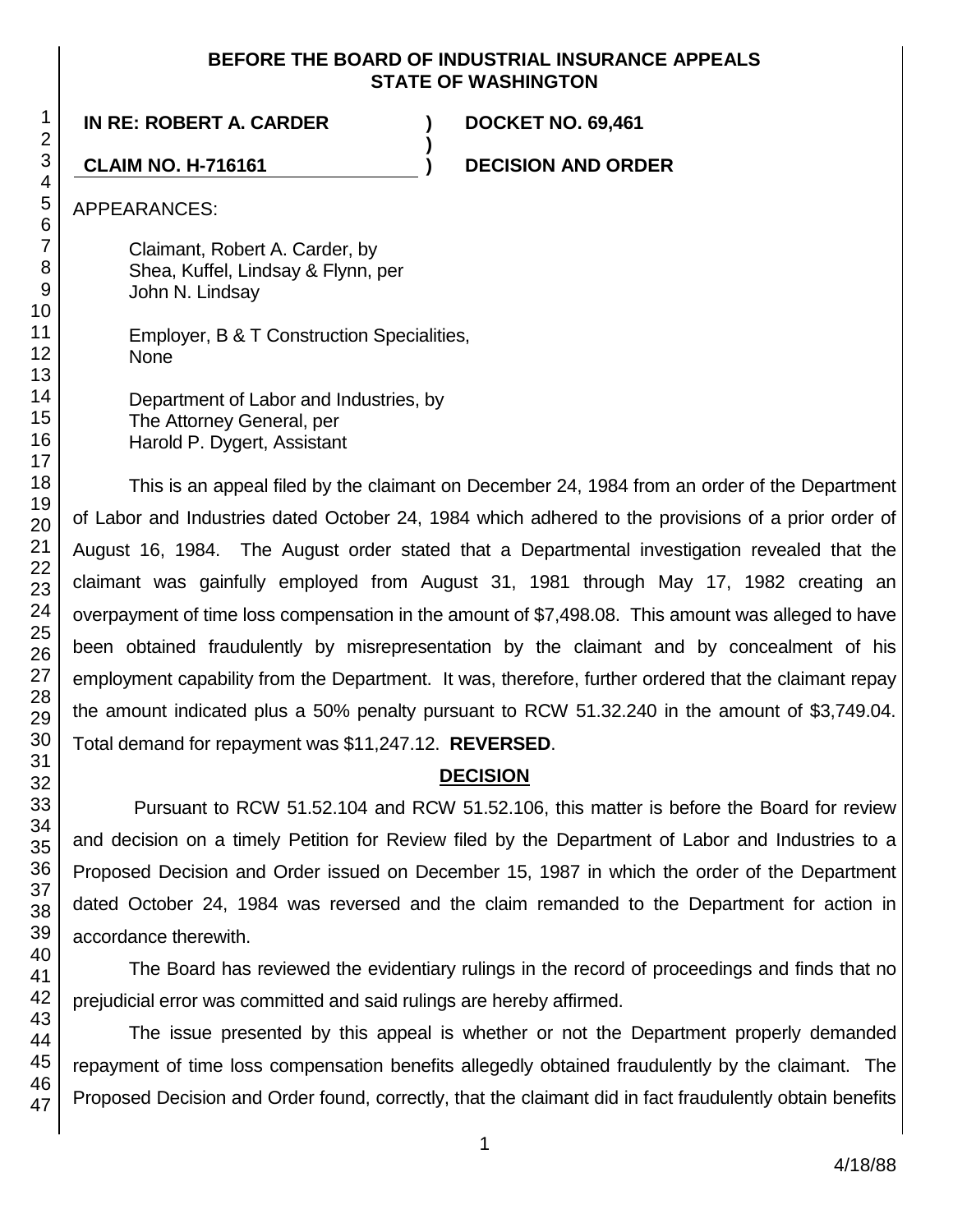from the Department between the dates of August 31, 1981 and May 17, 1982. The Proposed Decision and Order also determined that, contrary to the provisions of RCW 51.32.240(4), the Department did not initiate the demand for repayment within a year of the discovery of the fraud. While we feel the Proposed Decision and Order is correct in its result, we feel that further comment upon the meaning of the term "discovery of the fraud," and further findings concerning that issue, are in order.

First of all, we are not concerned here with the basic elements of the allegation of fraud. Those are dealt with sufficiently by the Proposed Decision and Order. What is at issue here is the right of the Department to make a demand for sums fraudulently obtained. RCW 51.32.240(4) provides that:

> "Whenever any payment of benefits under this title has been induced by fraud the recipient thereof shall repay any such payment together with a penalty of fifty percent of the total of any such payments and the amount of such total sum may be recouped from any future payments due to the recipient on any claim with the state fund or self-insurer against whom the fraud was committed, as the case may be, and the amount of such penalty shall be placed in the supplemental pension fund. Such repayment or recoupment must be demanded or ordered within one year of the discovery of the fraud." (Emphasis added)

Thus the Department must make a timely demand for repayment for sums fraudulently obtained within one year of the date it discovers the fraudulent circumstances underlying the receipt of benefits.

The Department, in its Petition for Review from the Proposed Decision and Order, raises two points regarding this issue. First, it states that the findings did not include a statement regarding the date when the Department was supposed to have "discovered" Mr. Carder's fraud. With this point we agree and it is for this reason we have granted review in this case.

Second, the Department contends that it was not advised that the timeliness of demand would be an issue in the case and that therefore it was unable to defend properly. We reject this second contention as being without merit. The very statute which gives the Department the right to demand repayment of fraudulently obtained sums also provides that such demand must be made within a year of the date of discovery. Therefore an essential element of the demand for repayment is its timeliness. The Department cannot contend that it was unaware of its statutory obligation to make its demand for payment within the period provided by RCW 51.32.240(4).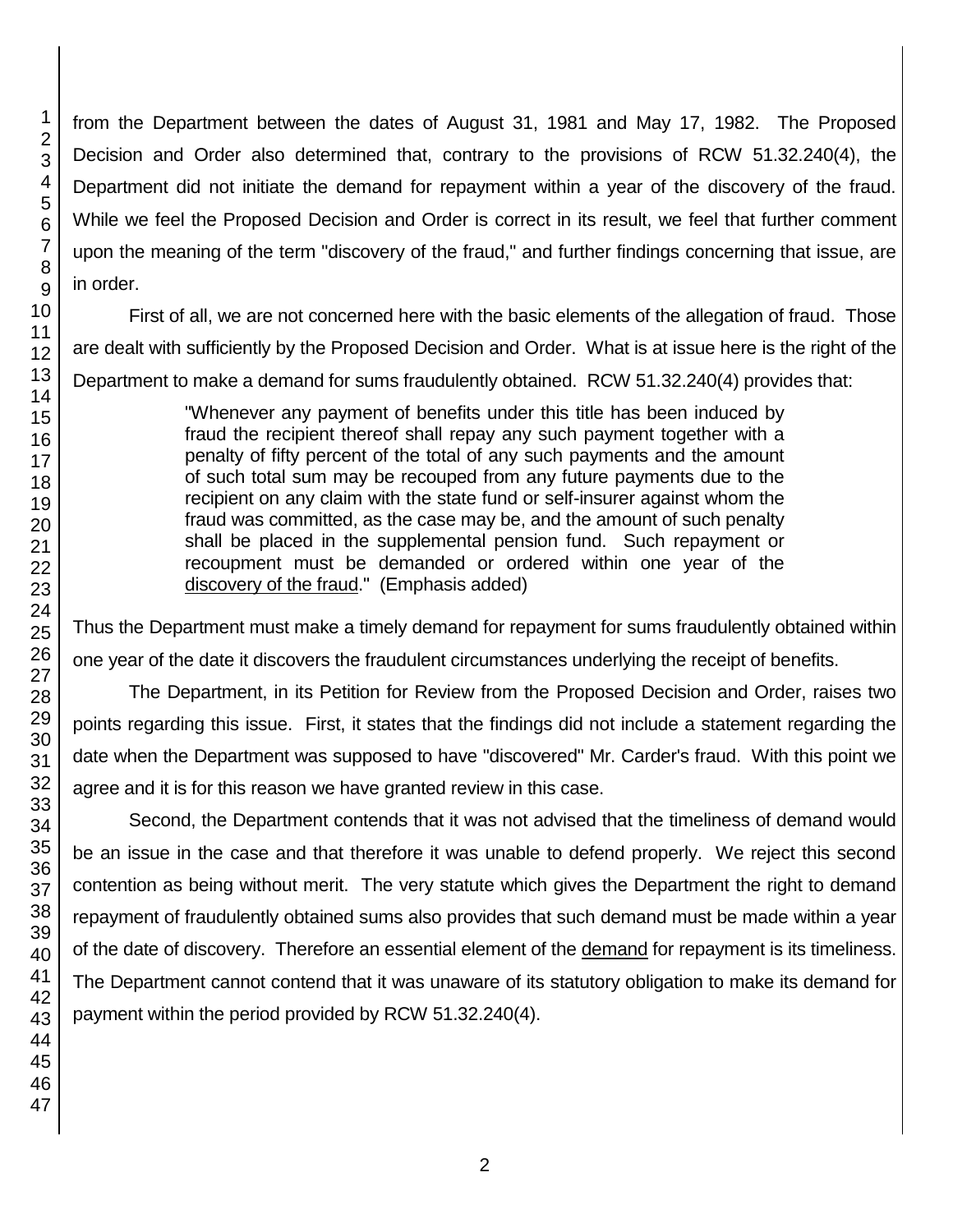As the statute gives the Department a limited period of time to demand repayment in cases such as this, it is of critical importance to set, with some particularity, the date from which the time limitation begins to run.

There is much evidence in this case about the Department's procedures in Following up on an allegation of fraud. When the Department receives information that suggests the possibility of fraud it initiates what it calls a "pre-fraud investigation". Thereafter, according to the Department's evidence, if there is sufficient substantiation of the information or tip as to fraud, the Department will pursue it further with a "full fraud investigation". In this case, the Department's full fraud investigation was completed in January of 1984 and the order demanding repayment was issued in August of that same year. We believe, however, that the Department's "staged" or "layered" investigatory process clouds the issue of discovery, and frustrates the purpose of the demand portion of the statute to provide a limited period for collecting improperly paid benefits.

The statute requires the Department to make a demand for repayment within one year of the "discovery" of the fraudulent circumstances. In the present case the Department was advised by telephone that Mr. Carder was employed as a minister or pastor at a church in Centerville, Washington. On July 19, 1983 a Departmental investigator met with the individuals making this complaint and was provided with 95 canceled "payroll" checks as evidence of the claimant's employment. In all of the Department's subsequent investigative activities, the only other actions taken were to interview Mr. Carder is September of 1983 and his attending physician in December of 1983. All the truly incriminating evidence, however, was in the investigator's possession by at least July 19, 1983 when the 95 canceled checks were turned over. This was the Department's first substantial evidence as to the facts in the case.

The cases in Washington discussing the point at which it may be said fraud is "discovered" contain no language about "pre-fraud" or "full fraud" investigations. Rather, fraud is said to be discovered when the party to be charged with its knowledge is aware of facts or circumstances which are calculated to lead to an inquiry, which inquiry would lead to a belief in, or knowledge of, the fraud. Columbia International Corp. v. Perry, 54 Wn. 2d 876 (1959); Corliss v. Hartge, 180 Wash. 685 (1935). While it appears that mere suspicion is insufficient to generate the kind of inquiry referred to above, possession of specific facts or evidence is enough to require the party investigating the fraud to exercise due diligence in pursing those facts further. Columbia International Corp. at 879; Davison v. Hewitt, 6 Wn.2d 131 (1940); Larson v. McMillan, 99 Wash. 626 (1918). Indeed, a party in possession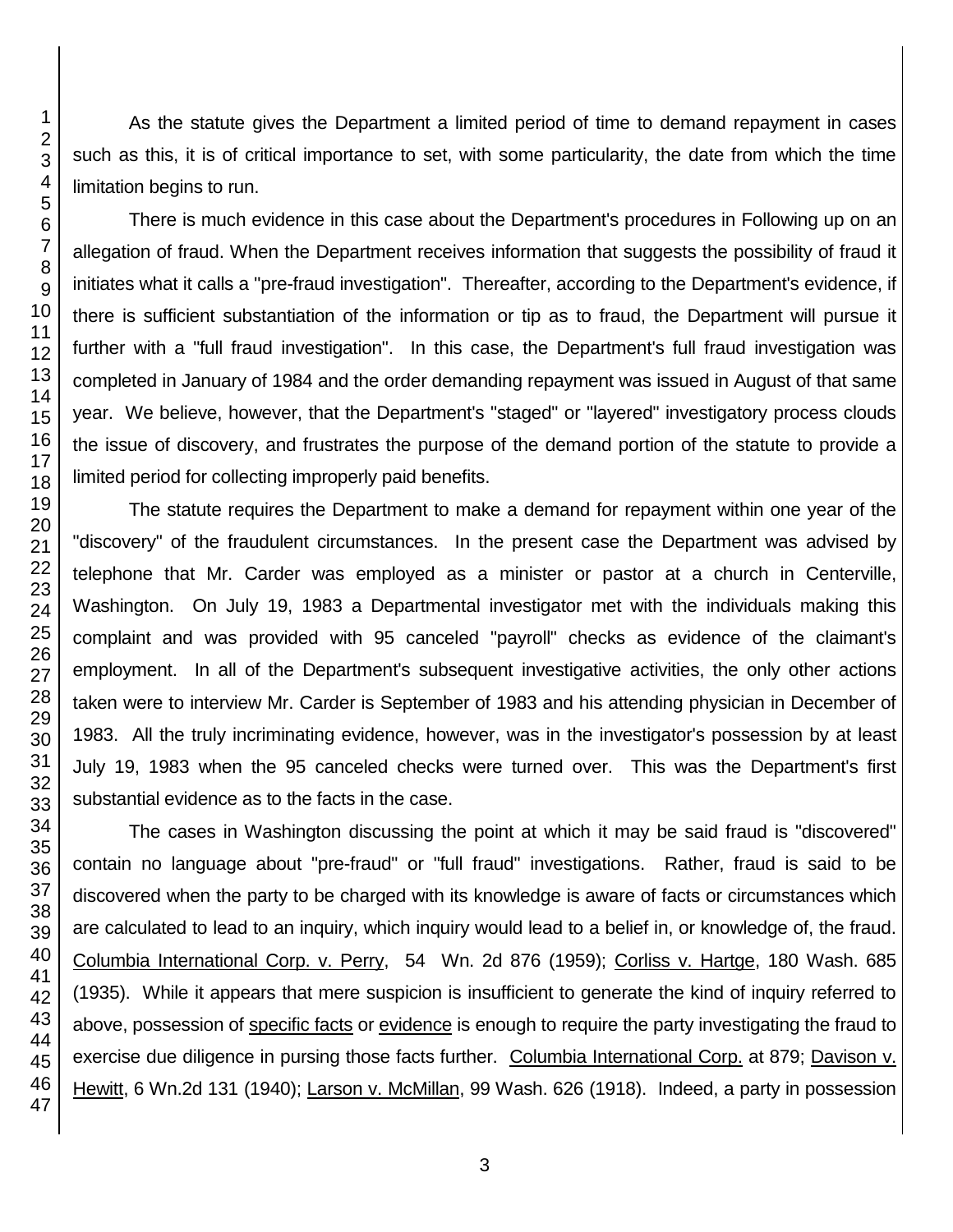of sufficient facts will be deemed to have a knowledge of fraud if due diligence in the investigation of those facts would have led to a knowledge of the fraud. Interlake Porsche v. Bucholz, 45 Wn. App. 502 (1986). In the present case it is clear that by July 19, 1983 the Department had "discovered" important documentary evidence which demonstrated that the claimant had been working during the time he was receiving time-loss compensation from the Department.

The chief distinction between the cases cited above and the Department's investigative procedure is in the question of when the discovery process starts and stops. The discovery of fraud, rather than making conclusive knowledge, signifies the earliest point at which an investigation should start. The Department's investigative stages represent the completion of the inquiry when all the evidence is in hand. It is clear that "discovery," as set forth in RCW 51.32.040(4), marks the beginning of inquiry, not the end. The Department does not have one year from the date its investigation is finally complete to demand repayment. The Department discovers fraud when it has sufficient facts in hand to commence an investigation. Any subsequent demand for repayment under RCW 51.32.240(4) must be made one year from that date.

It is not necessary for our purposes to determine whether or not a telephone tip amounts to the kind of information which would constitute "discovery" of fraud. In this case there is an objective basis to determine when the Department had discovered Mr. Carder's fraud. The documentary evidence in the form of the numerous canceled checks constituted sufficient facts demanding the Department's further inquiry and action. When these were received, the Department had discovered the fraud.

After consideration of the Proposed Decision and Order and the Petition for Review filed thereto, and a careful review of the entire record before us, we are persuaded that the result in the Proposed Decision and Order is supported by the preponderance of the evidence and is correct. Based on the foregoing, however, the Board adopts proposed Findings of Fact 1 through 6 as our final findings, deletes proposed Finding of Fact No. 8, and substitutes a new Finding of Fact No. 7 for that entered by the Proposed Decision and Order. Further, the Board adopts proposed Conclusion of Law 1 as our final conclusion. Proposed Conclusions of Law Nos. 2 through 4 are deleted. New Conclusions of Law Nos. 2 through 5 are entered as set forth below.

## **FINDINGS OF FACT**

7. In June of 1983 the Department of Labor and Industries received a telephone call informing the Department of Mr. Carder's employment as a pastor or minister at the Church of Christ at Centerville, Washington. On July 19, 1983 the Department's investigator, Phillip Z. Whitman, received